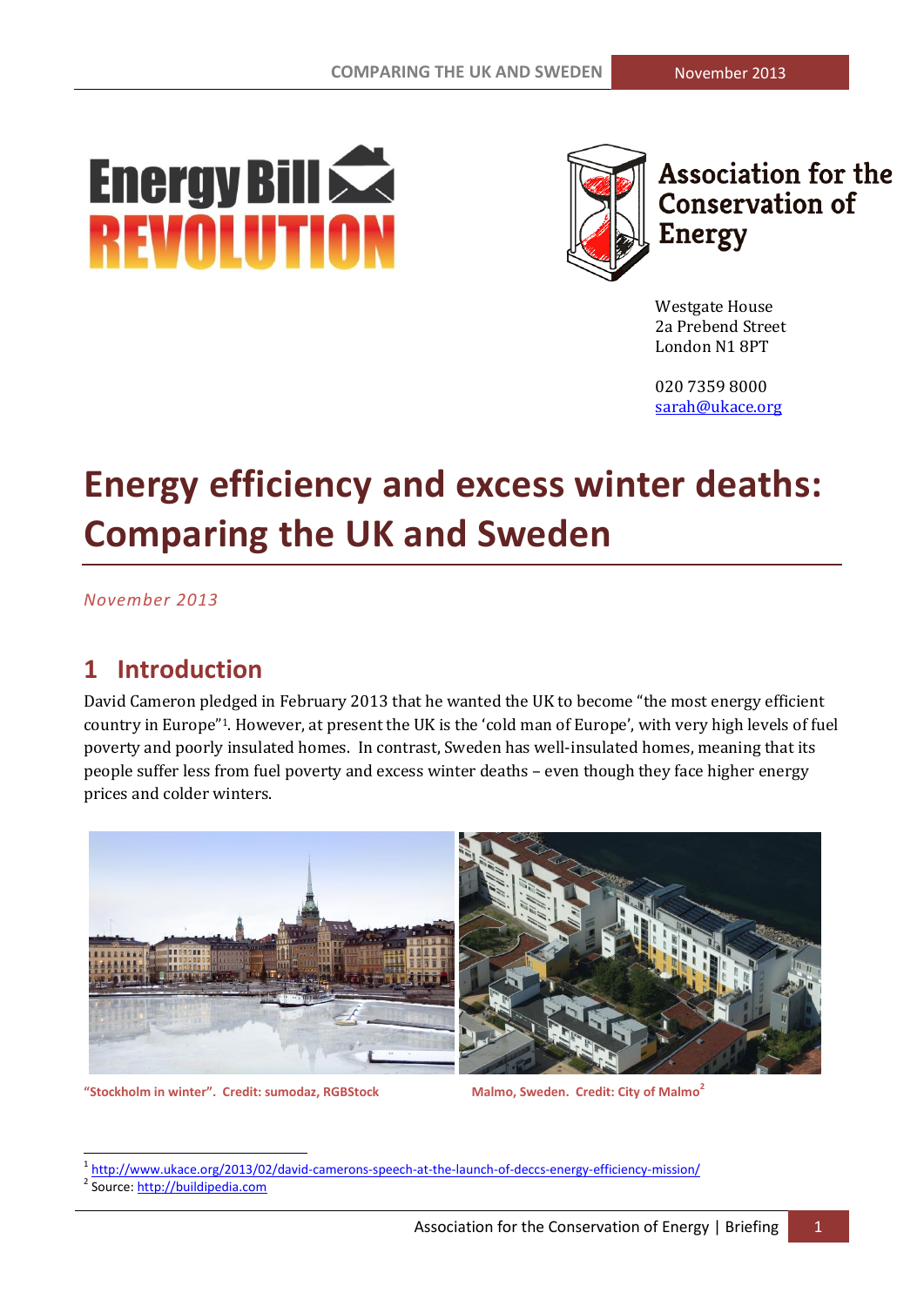Earlier this year, a report<sup>3</sup> by ACE Research for the Energy Bill Revolution compared fuel poverty and energy efficiency in the UK to 15 other European countries. The UK was ranked either the worst, or among the worst, on energy poverty, affordability of heating, efficiency of homes and excess winter deaths. This is despite the fact that it has amongst the lowest energy prices in Europe and relatively high household incomes compared to the other countries. The report showed that the poor energy efficiency of our housing stock is one of the main causes of these problems.

This briefing looks in more detail at the UK's performance relative to Sweden, which is generally seen as representing the best practice in Europe on these energy issues, and has a similar income level to the UK[. Table 1](#page-1-0) summarises the key findings on a range of indicators, and what these mean.

| <b>Indicator</b>                                                                     | <b>UK</b> | <b>Sweden</b> | What does this mean?                                                                                                                                                                                                                   |  |
|--------------------------------------------------------------------------------------|-----------|---------------|----------------------------------------------------------------------------------------------------------------------------------------------------------------------------------------------------------------------------------------|--|
| <b>Excess winter deaths as a</b><br>proportion of all deaths (%)                     | 4.61      | 3.76          | High winter death rates are often linked with fuel poverty.<br>Compared to Sweden, the UK has a 23% higher rate of<br>excess deaths in the winter despite the fact the UK has<br>much milder winters than Sweden.                      |  |
| Proportion unable to afford to<br>heat their home adequately (%)                     | 6.5       | 1.6           | The share of people who cannot afford to heat their home<br>is four times higher in the UK than in Sweden                                                                                                                              |  |
| Proportion spending a<br>considerable share of expenditure<br>on energy (%)          | 19.2      | 11.2          | The share of households who must spend a lot of their<br>budget on energy is 70% higher in the UK than in Sweden.                                                                                                                      |  |
| Approximate price per unit of<br>most common type of heating <sup>4</sup><br>(p/kwh) | 5.6       | 9             | Swedes use different types of heating to Britons. However,<br>in general, Swedes pay a higher price for each unit of<br>energy for heating. This means prices are not the cause of<br>the UK's poor performance on the measures above. |  |
| Real adjusted gross disposable<br>income of households per capita<br>(E)             | 18,900    | 19,000        | The UK has almost the same household income as Sweden.<br>This means income is unlikely to be the main cause of the<br>UK's poor performance.                                                                                          |  |
| Proportion living in homes in a<br>poor condition (%)                                | 15.9      | 8.4           | The UK's share of people living in leaky homes is almost<br>twice as high as Sweden's. This is likely to be a cause of the<br>UK's poor performance.                                                                                   |  |
| Average U value of walls (W/m <sup>2</sup> K)                                        | 1.16      | 0.35          | The UK's homes lose three times more heat than Sweden's<br>because they are poorly insulated. This is likely to be a<br>major cause of the UK's poor performance.                                                                      |  |

<span id="page-1-0"></span>**Table 1: Overview of key findings for the UK and Sweden**

<sup>3</sup> <http://www.ukace.org/2013/03/fact-file-the-cold-man-of-europe/>

<sup>&</sup>lt;sup>4</sup> For the UK, the most common type of heating is gas heating, and for Sweden it is for district heating. To enable a fair comparison, we have converted the unit price of gas (4.5p) into a price per unit of "useful heat". For details, please see Appendix 1.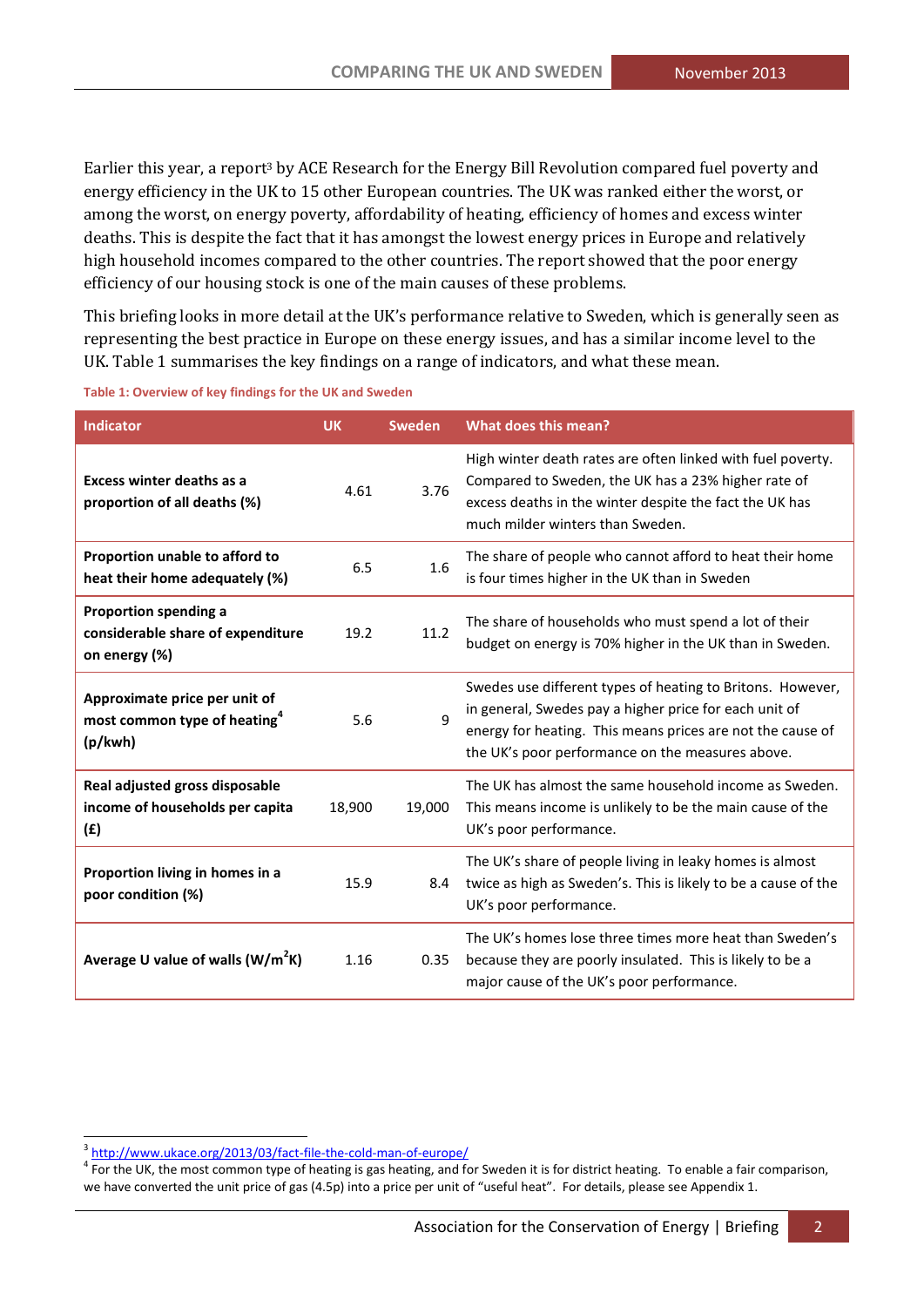The example of Sweden provides a clear illustration of what improving the housing stock would mean for the UK - cutting fuel poverty, reducing excess winter deaths and making energy more affordable. The Energy Bill Revolution is calling for the carbon tax every household pays via their bills to be used to make UK homes highly energy efficient, prioritising the homes of the fuel poor. There is enough carbon tax revenue from the Emissions Trading Scheme and the Carbon Price Floor to end fuel poverty and significantly reduce carbon emissions and energy bills. This investment in homes is also one of the best ways to generate growth and jobs in the UK economy.

## **2 Background: comparing the UK and Sweden**

If we are going to compare energy issues in the two countries, it is important to understand some of their basic similarities and differences. Figure 1 shows the two countries' locations.



**Figure 1: Locations of Sweden and the UK**

## **2.1 Climate**

In central and southern Sweden, summer temperatures are similar to those in England, but winters are colder and very snowy, with the sea often freezing over. In the rest of Sweden, temperatures are much colder, with long, severe winters and some areas where the snow never melts<sup>5</sup>. As an illustration, Table [2](#page-2-0) shows January temperatures in the two capital cities, with Stockholm being much colder than London.

<span id="page-2-0"></span>**Table 2: January temperatures in London and Stockholm, from BBC weather<sup>6</sup>**

|           | January average minimum daily temperature (°C) January average maximum daily temperature (°C) |   |
|-----------|-----------------------------------------------------------------------------------------------|---|
| London    |                                                                                               | h |
| Stockholm |                                                                                               |   |

So Sweden has much colder winters than the UK, and we might expect Swedes to have more difficulty keeping warm than Britons.

<u>.</u>

<sup>5</sup> Source: The Met Office[: http://www.metoffice.gov.uk/weather/europe/sweden\\_past.html](http://www.metoffice.gov.uk/weather/europe/sweden_past.html)

<sup>6</sup> Source[: http://www.bbc.co.uk/weather](http://www.bbc.co.uk/weather)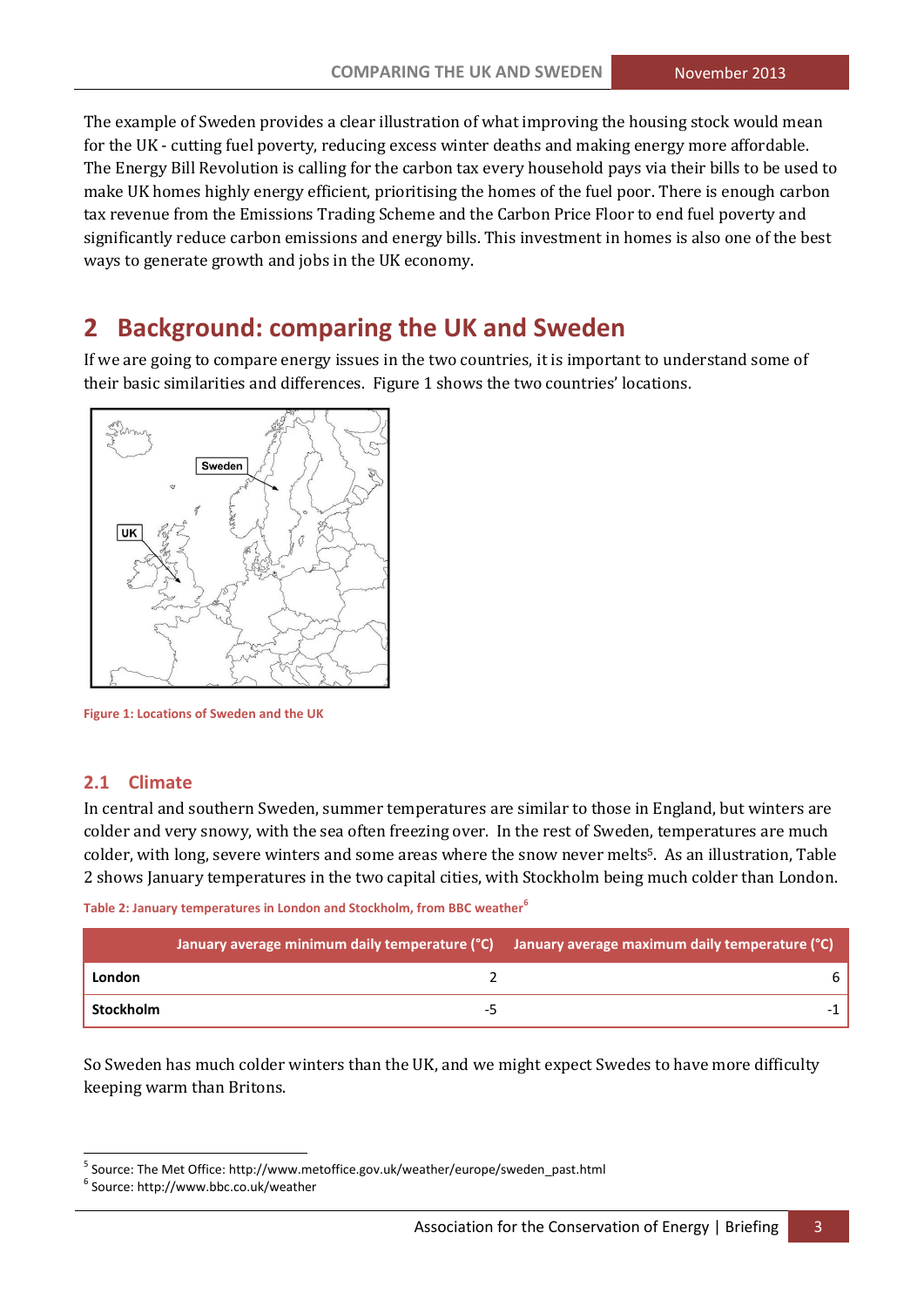## **2.2 Income**

Another important consideration, if we are to compare the two countries, is their incomes. People in Sweden and the UK have very similar incomes. The average disposable income in the UK is £18,900. This is very slightly lower than in Sweden, where it is £19,0007. So there is no reason to think that differences in income would lead one country's citizens to struggle more with heating costs.

## **3 Results**

In this section we consider the differences in fuel poverty and excess winter deaths between the two countries, and their possible explanations.

## **3.1 Excess winter deaths and affordable warmth**

First, we investigate the issues of affordable warmth and excess winter mortality in the UK and Sweden. In a working paper in late 20108, the European Commission calculated how many households in each country were spending a considerable share of their expenditure on energy (based on a pre-determined threshold). Those spending over this threshold were classed as being in energy poverty. On this basis the UK has 19% of households in energy poverty<sup>9</sup>, while Sweden has only 11%.

Another indicator is whether people can afford to heat their homes adequately<sup>10</sup>. The European Commission Statistics on Income and Living Conditions (SILC) survey (2011) asked householders whether they could afford to adequately heat their home. 6.5% of UK householders said they cannot afford to keep their home warm. In contrast, in Sweden, the figure was only 1.6%.

Another important issue is excess winter mortality. This refers to the number of additional deaths in the winter months compared to the rest of the year, and is a problem associated with fuel poverty. [Table 3](#page-3-0) shows the number of excess winter deaths was much higher in the UK in 2011-12, but this is because the UK's population is greater, and so the total number of deaths is higher. For a fairer comparison, we can look at excess winter deaths as a proportion of all deaths. This shows that in Sweden, 3.8% of all deaths were excess winter deaths, while in the UK the figure was 4.6%<sup>11</sup>, which is 23% higher.

#### <span id="page-3-0"></span>**Table 3: Excess Winter Deaths (EWDs) for 2011-2012<sup>12</sup>**

|        | <b>Excess winter deaths (EWDs)</b> |         | Total deaths Proportion of deaths that are EWDs (%) |  |
|--------|------------------------------------|---------|-----------------------------------------------------|--|
| Sweden | 3.385                              | 89.959  | 3.76                                                |  |
| UK     | 25,535                             | 554.156 | 4.61                                                |  |

-

<sup>12</sup> Data from Eurostat, 2013

 $<sup>7</sup>$  We use 2011 'real adjusted gross disposable income of households per capita' from Eurostat (this is the latest data available). This</sup> is based on income before housing costs, because data on income after housing costs were not available.

 $8$  EC, 2010

 $^9$  In fact, out of all 27 Member States, the UK ranks second from bottom according to this measure.

 $10$  It is important to note that 'adequately' warm is a subjective measure of an expectation of comfort which undoubtedly varies from country to country. People may also have different understandings of what it means to "afford" their heating.

 $11$  The ONS also has a method for calculating an Excess Winter Mortality Index (EWMI) that enables comparisons of this problem across different areas. Applying this method shows that the UK in 2010/2011 had an EWMI of 14.5%. In contrast, Sweden had an EWMI of only 11.7%.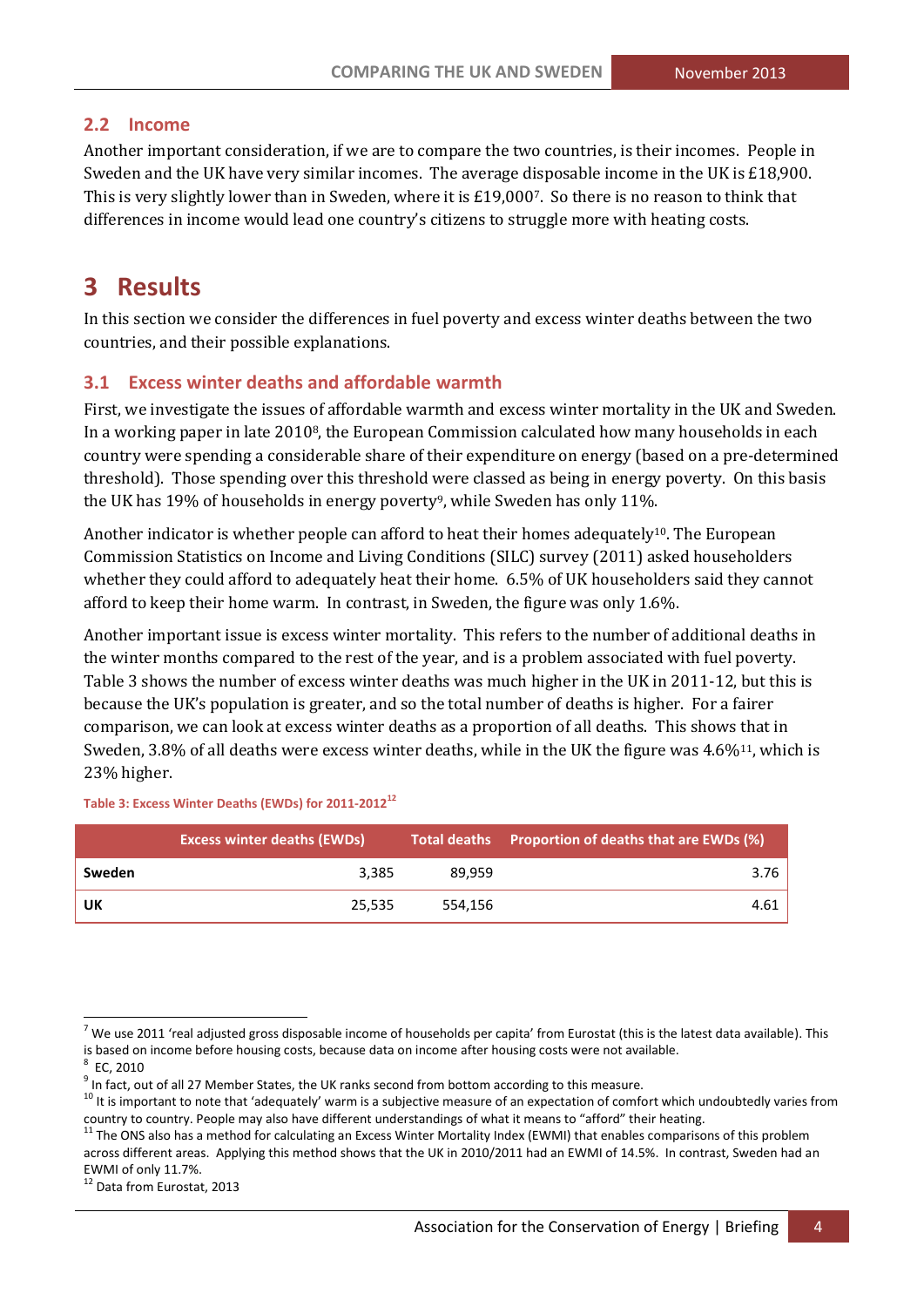It should be noted that this method does not take account of the specific climatic conditions in the countries in that year. However, it appears that Sweden has fewer excess winter deaths as a proportion of all deaths, despite the fact that Sweden experiences far colder winters.

Across all the measures the UK performs worse than Sweden, with more UK residents spending large amounts of their budget on energy and struggling to afford heating. The links between cold homes and negative health impacts are now well known, so this lack of affordable warmth is likely to contribute to the UK's higher rate of excess deaths in winter. This raises an important question: why are UK residents suffering more than Swedes in terms of energy poverty and its impacts?

#### **3.2 Energy prices**

It might be assumed that UK residents are struggling to keep warm because of high energy prices. Whilst it is true that retail gas and electricity prices have seen significant increases in the last few years, the UK still has relatively low energy prices compared to other European countries.

In the UK, the main source of energy for heating is gas, and DECC's Quarterly Energy Prices Update<sup>13</sup> shows that Great Britain's average gas price is 4.5p per unit. To compare this to the costs of other heating sources we can convert it to a cost per unit of useful heat (see Appendix 1) – this gives a cost of 5.6 p per unit. Average UK domestic gas prices, including taxes, are the second lowest in the EU15. Swedes do not use gas as a main source of heating; their main sources are district heating, electricity and biomass. The average unit cost of district heating in Sweden is approximately 9p and the average unit cost of biomass is around  $6 - 7p^{14}$ .

DECC's Quarterly Energy Prices update states that in 2012, average UK domestic electricity prices, including taxes, were the fifth lowest in the EU 15, at 14p per unit. DECC state that in Sweden, the figure is very slightly higher, and the Swedish Energy Agency states that the average unit cost of electric heating for a house is around 16p<sup>15</sup>. Further details about heating in Sweden can be found in Appendix 1.

These facts make the data presented here so far all the more significant – UK residents struggle more than Swedes to afford their heating bills, and have higher levels of energy poverty and excess winter deaths, despite facing **lower** energy prices. We already know that the two countries have similar incomes. So to understand the reasons for the observed differences between Sweden and the UK, we must compare the energy efficiency of homes in the two countries.

## **3.3 Quality of homes**

To find out why the UK performs worse than Sweden in terms of heating affordability and energy poverty, we need to consider the state of the buildings people live in. With the available data, there are two main ways this can be measured. First, we can examine the number of householders living in a dwelling with a 'leaking roof, damp walls, floors or foundation, or rot in the window frames or floor' using the answers provided by households to the SILC survey (2011). These sub-standard homes may be hard to keep warm, and can present a health risk to occupants<sup>16</sup>. Sweden has 8.4% of people living in these leaky homes, while the UK has a much higher rate of 15.9%.

A second indicator of housing quality is the U value of walls. A U value is a measure of how much heat is lost through a building's fabric, with low values representing less heat loss (i.e. more efficient walls).

.<br>-

<sup>&</sup>lt;sup>13</sup> DECC, 2013

<sup>&</sup>lt;sup>14</sup> Swedish Energy Agency, 2012

<sup>&</sup>lt;sup>15</sup> Swedish Energy Agency, 2012

 $16$  It is common practice in the UK to consider issues such as mould, condensation and damp as indicators of possible fuel poverty.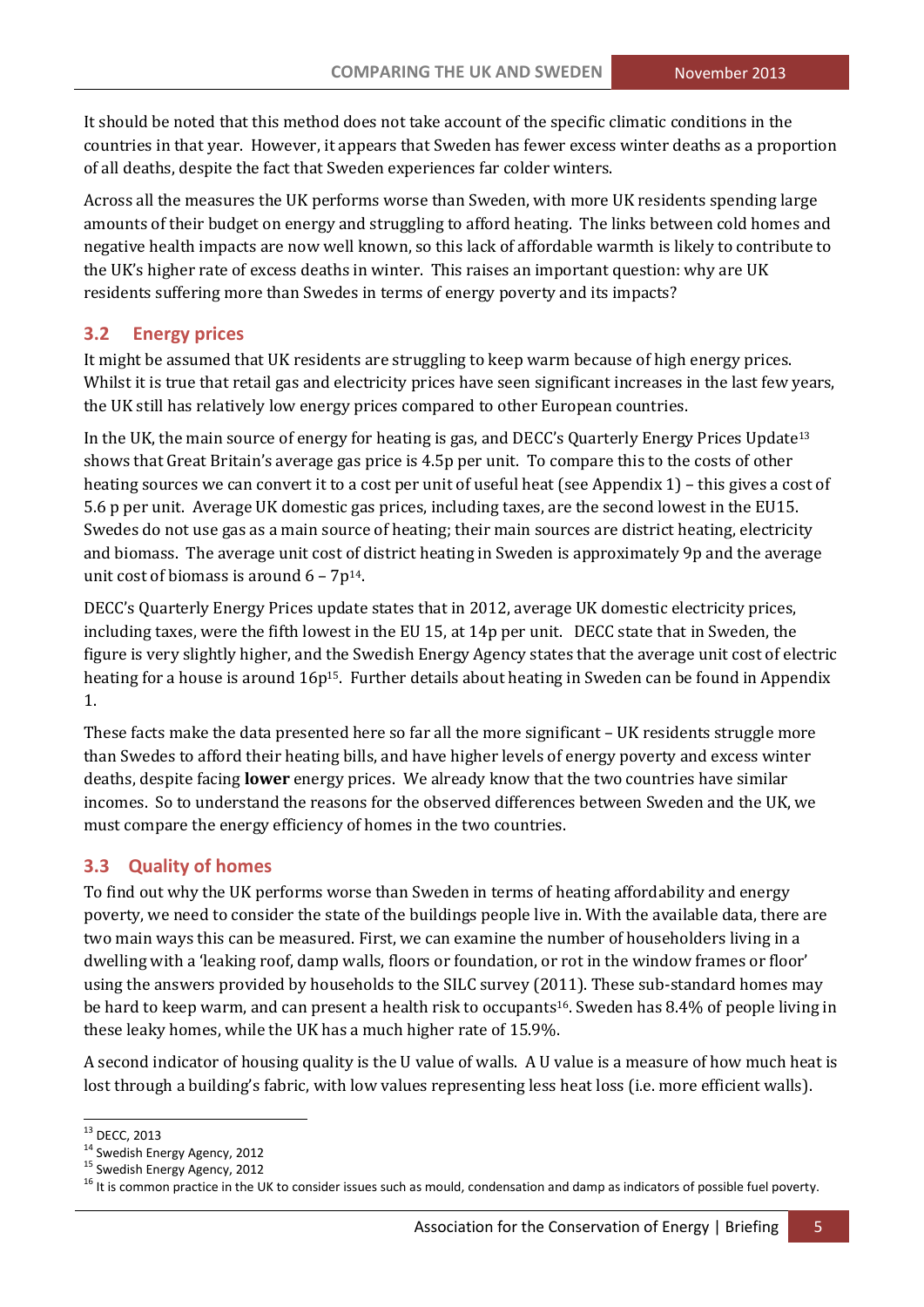The UK's walls currently have an average U-value of 1.16 (which, for comparison, is similar to that of a modern double glazed window). In contrast, Sweden has an average of 0.35 (which is around the value of an insulated cavity wall)17. So Swedish walls are typically over **three times more efficient** than British walls. Or, to put it another way, a British wall typically loses three times more heat than a Swedish wall<sup>18</sup>.

Together, these data suggest that the UK's buildings perform badly in terms of energy efficiency. The poor state of our buildings is a key reason why so many UK people cannot afford their heating, and are at risk of cold homes, fuel poverty, and negative impacts on their health and wellbeing.

## **4 Conclusions**

.<br>-

This analysis shows that the share of people who cannot afford to heat their home is **four times higher** in the UK than in Sweden. The share of households in energy poverty is **70% higher** in the UK than in Sweden. These shocking facts may explain why the UK has higher rates of excess deaths in the winter than Sweden.

This is all the more worrying when we consider the fact that the UK's energy prices are amongst the very lowest in Europe (including taxes), with Swedes paying higher energy prices, despite having similar average household incomes. At the same time, Swedes face much colder and more severe winters.

So, if energy prices and incomes are not the main cause of the problem, we must consider the state of the housing stock. The UK's share of people living in leaky homes is **almost twice as high** as Sweden's, and our walls lose **three times** as much heat. To a considerable extent, the UK's problems of fuel poverty are explained by the inefficiency and poor state of repair of our homes. Further evidence of these links is provided by the cases of other Scandinavian countries, as outlined in Appendix 2.

The case of Sweden suggests that energy efficient buildings can make warmth affordable, even when energy prices are high and winters are cold. This example provides a clear illustration of what improving the housing stock would mean for the UK - cutting fuel poverty, reducing excess winter deaths and making energy more affordable for everyone.

These findings confirm that the political, social, environmental and economic opportunities available in making our housing stock one of the most efficient in Europe are very real – as already shown in work by Cambridge Econometrics and Verco (2012) and Camco (2012).

Recycling carbon revenues to make homes highly energy efficient is the best way to bring down household energy bills and the best long term solution to end fuel poverty. It is also the most cost effective way to reduce carbon emissions and one of the best ways for the UK to generate jobs and growth.

<sup>&</sup>lt;sup>17</sup> The average U values are derived from the Building Performance Institute Europe's Data Hub for the Energy Performance of Buildings (BPIE 2013). This contains data on the average U value of walls for single family dwellings built in different periods. This has been combined with data on the amount of floor-space in dwellings built in each period to calculate a weighted average U value for each country's single family dwelling stock.

 $18$  To reflect the fact that each country's climate is different (with colder climates necessitating lower U values) we also considered the 'optimal' wall U value for buildings in the UK and Sweden. Each optimum was calculated to reflect the most cost-efficient standard for buildings in each country to make their contribution to the EU's 2050 climate goals. Sweden is much closer to achieving its optimal U value. See 'The Cold Man of Europe' report for more details.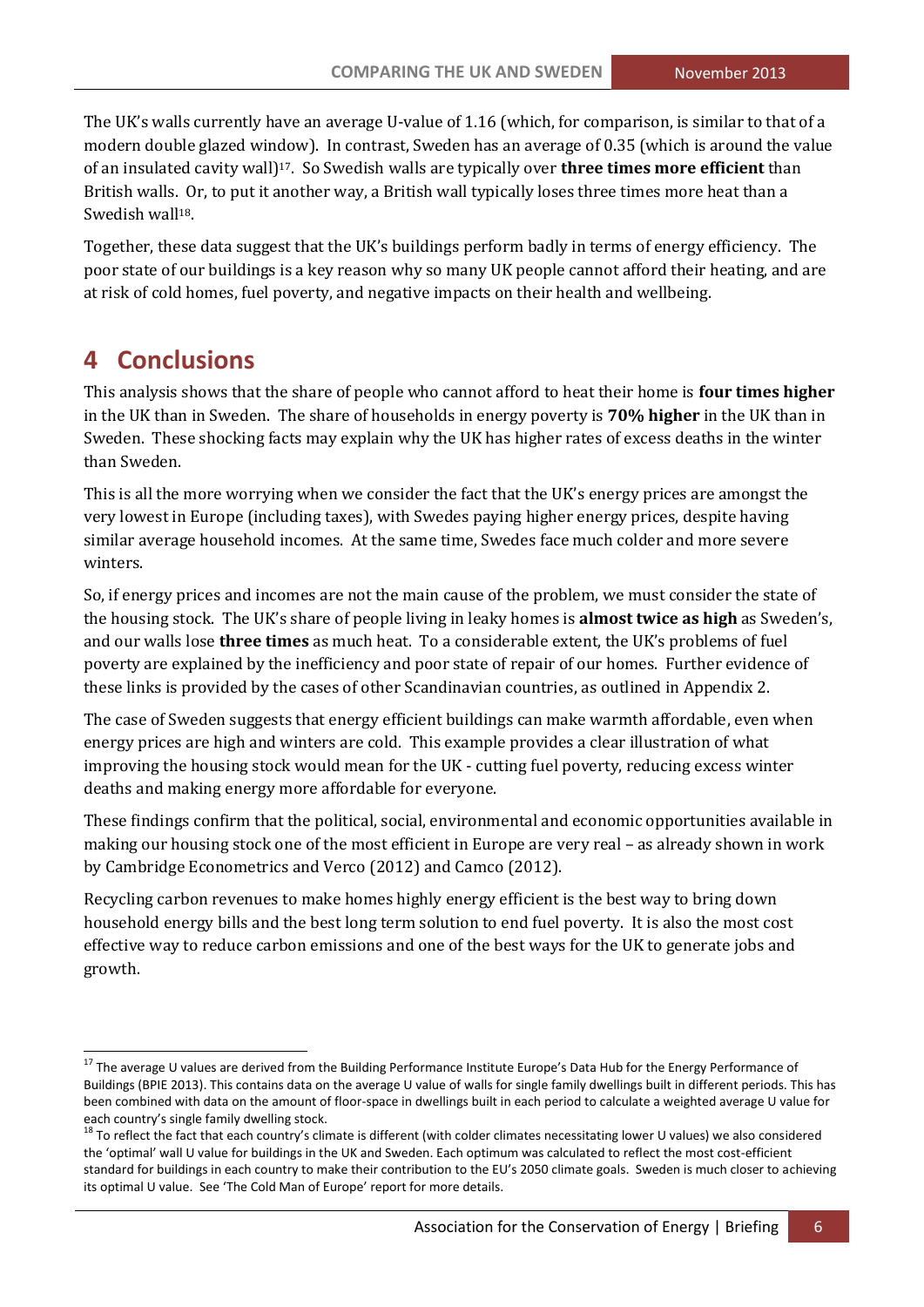## **Bibliography**

- BPIE. 2013. "Data Hub for the Energy Performance of Buildings." *Data Hub for the Energy Performance of Buildings*. http://www.buildingsdata.eu/.
- Cambridge Econometrics, and Verco. 2012. *Jobs, Growth and Warmer Homes - Evaluating the Economic Stimulus of Investing in Energy Efficiency Measures in Fuel Poor Homes*. London: Consumer Focus. http://www.consumerfocus.org.uk/files/2012/11/Jobs-growth-and-warmer-homes-November-2012.pdf.
- Camco. 2012. *Energy Bill Revolution Campaign Report*. London: Transform UK, The co-operative and Consumer Focus. http://www.energybillrevolution.org/wp-content/uploads/2012/02/Energy-Bill-Revolution\_full-report.pdf.
- Cameron, David. 2013. "David Cameron's Speech at the Launch of DECC's Energy Efficiency Mission." *Association for the Conservation of Energy*. http://www.ukace.org/2013/02/david-cameronsspeech-at-the-launch-of-deccs-energy-efficiency-mission/.
- DECC 2013. *Quarterly Energy Prices*. London: Department of Energy & Climate Change. [https://www.gov.uk/government/uploads/system/uploads/attachment\\_data/file/244580/qe](https://www.gov.uk/government/uploads/system/uploads/attachment_data/file/244580/qep_sep_13.pdf) [p\\_sep\\_13.pdf](https://www.gov.uk/government/uploads/system/uploads/attachment_data/file/244580/qep_sep_13.pdf)
- EC. 2010. *Commission Staff Working Paper: An Energy Policy for Consumers*. Brussels: European Commission.

http://ec.europa.eu/energy/gas\_electricity/doc/forum\_citizen\_energy/sec(2010)1407.pdf.

- Eurostat. 2013. "European Union Statistics on Income and Living Conditions." *Eurostat*. http://epp.eurostat.ec.europa.eu/portal/page/portal/income\_social\_inclusion\_living\_condition s/data/database.
- Healy, J. D. 2003. "Excess Winter Mortality in Europe: a Cross Country Analysis Identifying Key Risk Factors." *Journal of Epidemiology and Community Health*: 784–789.

Swedish Energy Agency, 2012. "Energy in Sweden 2012".

[http://www.energimyndigheten.se/Global/Engelska/Facts%20and%20figures/Energy\\_in\\_swe](http://www.energimyndigheten.se/Global/Engelska/Facts%20and%20figures/Energy_in_sweden_2012.pdf) [den\\_2012.pdf](http://www.energimyndigheten.se/Global/Engelska/Facts%20and%20figures/Energy_in_sweden_2012.pdf)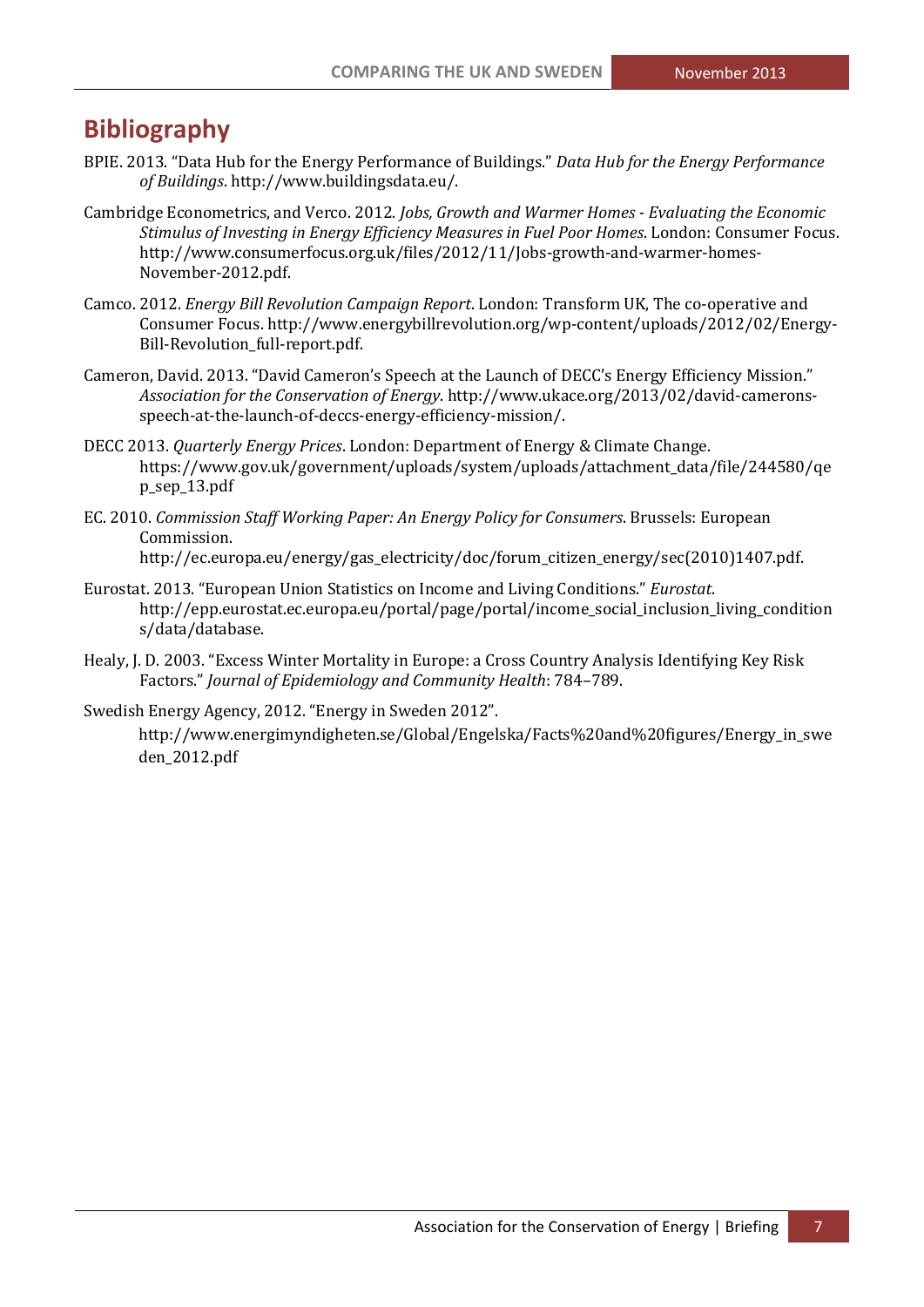## **Appendix 1: Heating in Sweden**

In Britain, gas is the main fuel used for heating, and so gas price is a good indicator of the heating costs people face. However, natural gas supplies less than 3% of Sweden's final energy demand (including heating in residential buildings). Therefore, the price of gas in Sweden is not representative of Swedish heating fuel prices.

This Appendix explains how we can compare heating costs in Sweden to those in Britain, and shows that heating costs in Sweden are higher.

## **1. Fuels used for heating in Sweden<sup>19</sup>**

In 2010, for space heating and domestic hot water production, 35.7TWh was used in houses (57%) and 27.2 TWh in apartment buildings (43%).

Houses (2010)<sup>20</sup>:

- Electricity is the commonest form of energy carrier for space heating and domestic hot water production in houses: 16 TWh
- Biomass: 12 TWh
- District heating: 6 TWh
- Oil: 1.3 TWh

Apartment buildings  $(2010)^{21}$ :

- District heating is the commonest form of energy carrier for space heating and domestic hot water production in apartment buildings: 25 TWh
- 1 TWh: electric heating
- 0.4 TWh: oil heating

This shows that the most important residential heating fuels are: district heating (31 TWh; heat plants predominantly use biomass or waste to generate district heat); electricity (17 TWh) and biomass.

## **2. Costs of heating in Sweden**

#### **District heating costs**

District heating costs vary depending on region and fuel used in heat plants. In 2011, Luleå had the country's lowest average district heating price for apartment buildings of 44.1 öre per kWh (around 5p), while Hammarö had the highest price at 97.1 öre per kWh (around  $11p$ )<sup>22</sup>. We have not been able to access data on all regions and the average price. However, the graph below from the Swedish Energy Agency suggests the average figure was 9 pence in 2011.

.<br>-

<sup>&</sup>lt;sup>19</sup> Data in this section is from Swedish Energy Agency (2012)

 $20$  Figures don't quite add up to 35.7 TWh due to lesser fuels being omitted from source

 $21$  Figures don't quite add up to 27.2 TWh due to lesser fuels being omitted from source

<sup>&</sup>lt;sup>22</sup> Swedish Energy Agency (2012)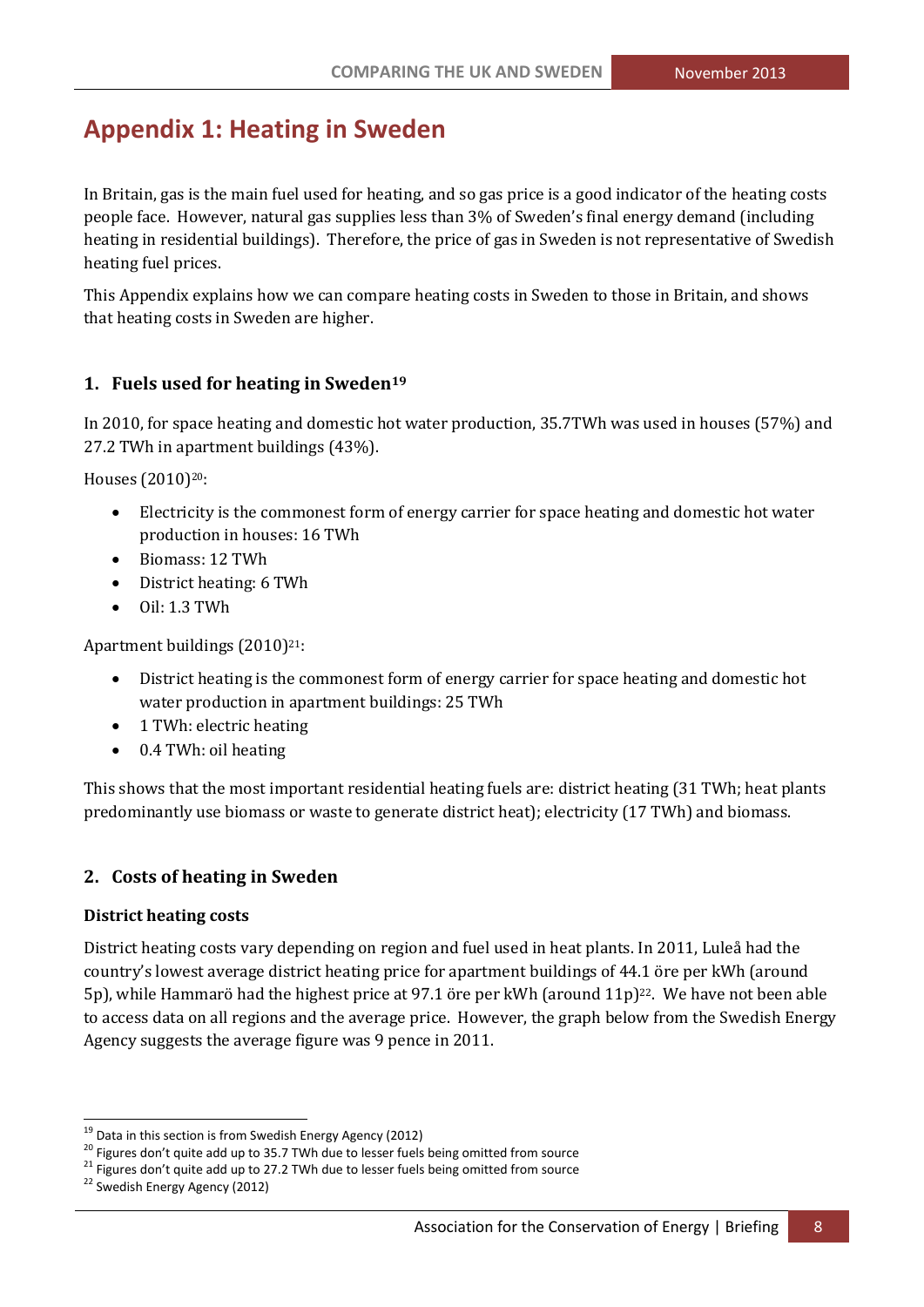#### **Electricity costs**

Sweden's electricity price for domestic consumers is €0.136 (around 11p) *without* taxes (Eurostat, 2013 data)23. The Swedish Energy Agency graph (which includes taxes, below) suggests a higher figure (red line indicates price of electricity used for heating) – approximately 16p.

#### **Biomass costs**

The price of pellets, including taxes, for domestic customers in April 2012 was 55–65 öre per kWh for customers purchasing by the sack-load (around 7p), and 48–58 öre per kWh for those buying in bulk (around 6p).<sup>24</sup>

#### **3. Summary**

The graph<sup>25</sup> below shows prices for different fuel types in Sweden since 1996 (including taxes). The key thing to note is the end point of each line, where the cost in pence is shown. (These data only go up to 2011).



Sweden's high gas price is not especially relevant to the true cost of heating in Sweden, but gas actually costs less per unit than electricity (red line) and oil (green line) used for heating. District heating is the most prevalent form of heating. Other than biomass, it is the lowest cost per unit heating fuel. It is important to note that its price is that of delivered heat (whereas our gas price measures the cost of the fuel, before it is converted into useful heat<sup>26</sup>). Nevertheless, in useful heat terms, the most prevalent heating fuel in Sweden in 2011 is significantly more expensive than the most common heating fuel in Britain in 2013.

.<br>-

<sup>&</sup>lt;sup>23</sup> This indicator presents electricity prices charged to final consumers. Electricity prices for household consumers are defined as follows: Average national price in Euro per kWh without taxes applicable for the first semester of each year for medium size household consumers.

<sup>&</sup>lt;sup>24</sup> Swedish Energy Agency (2012)

<sup>&</sup>lt;sup>25</sup> Swedish Energy Agency (2012), graph shows energy prices in the residential and service sector.

<sup>&</sup>lt;sup>26</sup> Assuming a typical conversion efficiency of gas into useful heat of 80%, the cost per kWh of useful heat comes out as 5.6p (4.5p divided by 0.8).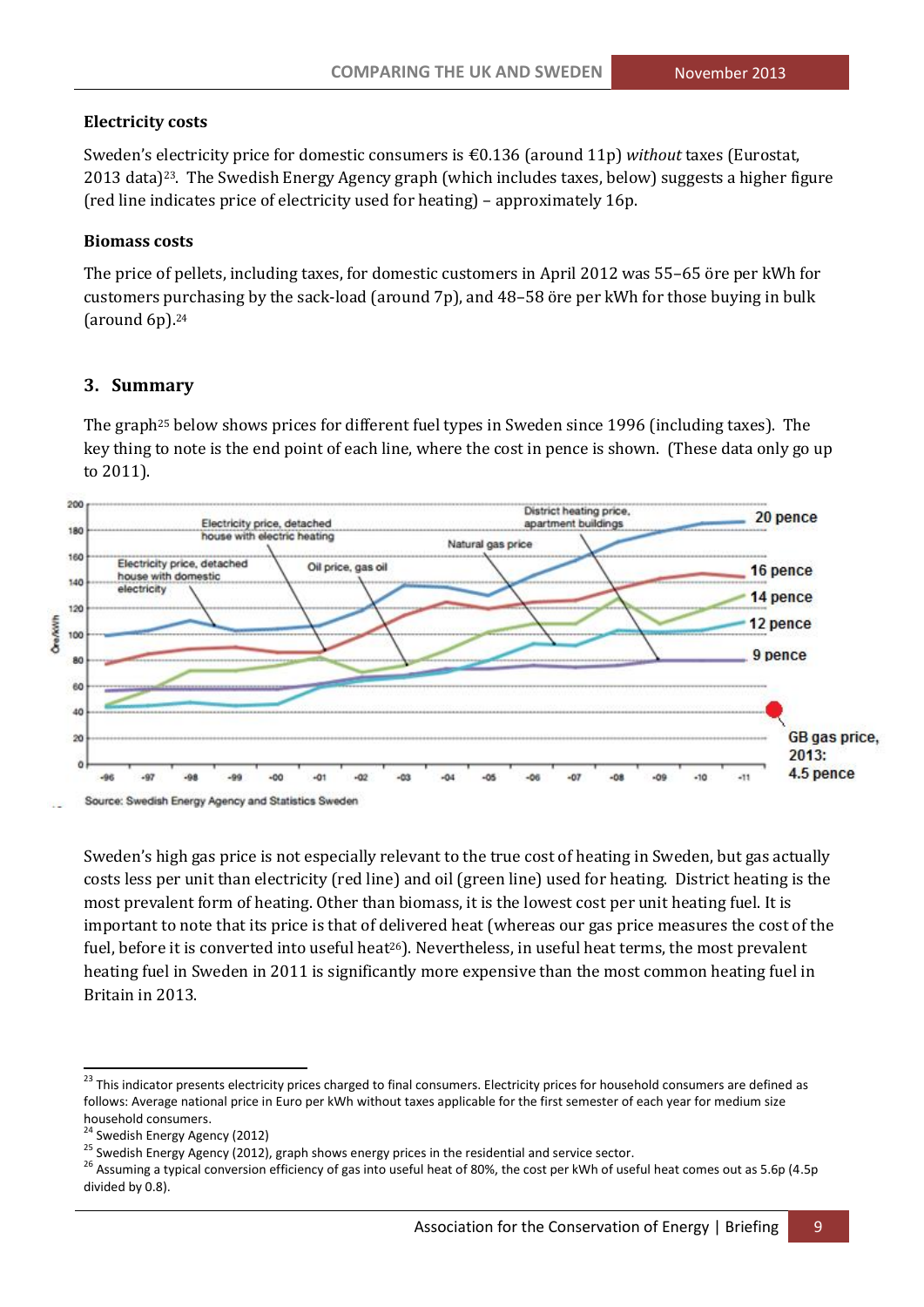Swedes who heat their homes with biomass, and can buy in bulk, could pay a price for heating fuel in 2012 that was 33% higher than the GB gas price<sup>27</sup> is in 2013. However, biomass accounts for less heating in Sweden than district heating or electric heating, both of which have higher unit prices (around 9 pence for district heating and over 16 pence for electric heating in a house).

This means that we can say that Swedes pay much higher prices for heating than people in the UK. This supports the argument that energy efficiency in Sweden may be the main reason for that country's better performance in terms of fuel poverty.

## **Appendix 2: Other Scandinavian countries**

[Table 4](#page-9-0) summarises key data for three Scandinavian countries and the UK. All these measures are explained in more detail in Section 3, above. Some data for Norway is not available.

#### <span id="page-9-0"></span>**Table 4: Summary of data for Scandinavian countries and the UK**

| <b>Country</b> | <b>Proportion who</b><br>say they cannot<br>afford adequate<br>heat <sup>28</sup> $(%)$ | <b>Proportion in</b><br>leaky home <sup>29</sup><br>(%) | <b>Average U value</b><br>of walls <sup>30</sup><br>(W/m <sup>2</sup> K) | <b>Proportion in</b><br>energy<br>poverty $31$ (%) | <b>Proportion of</b><br>deaths that are<br>EWDs <sup>32</sup> (%) |
|----------------|-----------------------------------------------------------------------------------------|---------------------------------------------------------|--------------------------------------------------------------------------|----------------------------------------------------|-------------------------------------------------------------------|
| <b>Norway</b>  | 1.2                                                                                     | 7.6                                                     | $\overline{\phantom{a}}$                                                 |                                                    | 2.46                                                              |
| Sweden         | 1.6                                                                                     | 8.4                                                     | 0.35                                                                     | 11.2                                               | 3.76                                                              |
| <b>Finland</b> | 1.8                                                                                     | 5.7                                                     | 0.37                                                                     | 13.0                                               | 1.98                                                              |
| <b>UK</b>      | 6.5                                                                                     | 15.9                                                    | 1.16                                                                     | 19.2                                               | 4.61                                                              |

This shows that the UK's share of people who cannot afford to keep their home warm is **more than three times higher** than Finland's and **more than five times higher** than Norway's. The UK's share of households in energy poverty is **nearly 50% more** than Finland's.

The share of people living in a leaky home is **nearly three times higher** in the UK than in Finland, and **over twice as high** as in Norway. The UK's walls lose **over three times** more heat than Finland's.

These facts may help explain why the rate of excess winter deaths in the UK is **more than double**  Finland's rate, and **87% higher** than Norway's rate.

This difference in excess winter mortality has been established by research over several decades. For example, a study in 1996 found: "*The relative excess winter mortality is approximately twice as high in* 

-

<sup>&</sup>lt;sup>27</sup> DECC's latest Quarterly Energy Prices show the Great Britain average gas unit price, including taxes, is 4.5p.

<sup>&</sup>lt;sup>28</sup> Eurostat, data from 2011 (latest available)

<sup>&</sup>lt;sup>29</sup> Eurostat, data from 2011 (latest available)

<sup>&</sup>lt;sup>30</sup> See earlier footnote on U-values (note 16)

 $31$  EC, 2010

<sup>&</sup>lt;sup>32</sup> Eurostat, data from 2011 (latest available)